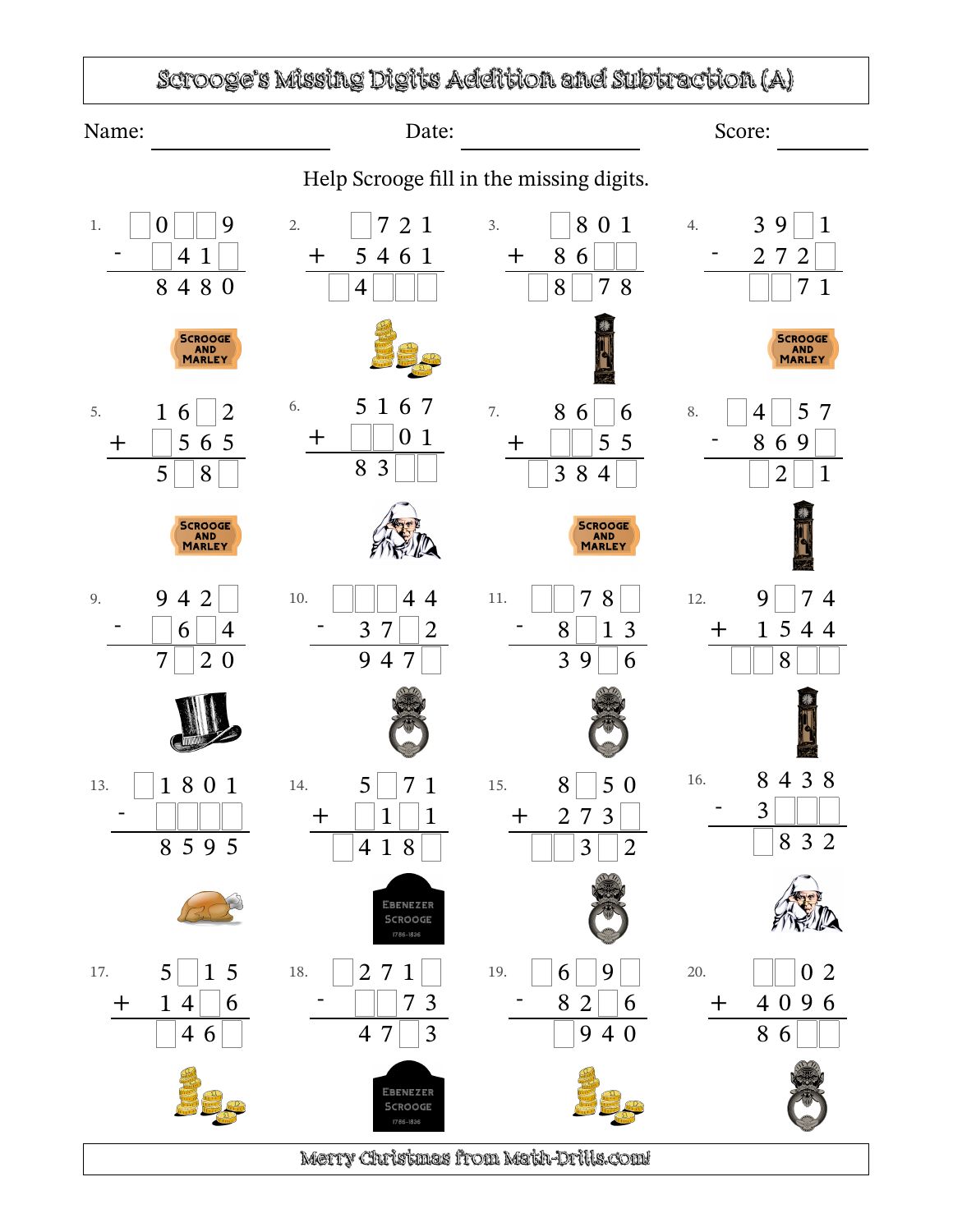Scrooge's Missing Digits Addition and Subtraction (A) Answers Name: Score: Date: Date: Score: Score: Score: Score: Score: Score: Score: Score: Score: Score: Score: Score: Score: Score: Score: Score: Score: Score: Score: Score: Score: Score: Score: Score: Score: Score: Score: Score: S Help Scrooge fill in the missing digits.  $3.$  9 8 0 1 1 0 8 9 9 2. 8 7 2 1 1. 4.  $39|9|1$  $-$  2 4 1 9  $-$  2 7 2  $\boxed{0}$ + 5 4 6 1  $+$  8 6 7 7 8 4 8 0  $1 | 4 | 1 | 8 | 2$  $1 \, 8 \, 4 \, 7 \, 8$   $1 \, 2 \, 7 \, 1$ SCROOGE<br>AND<br>MARLEY SCROOGE<br>AND<br>MARLEY 6. 5 1 6 7 7.  $8686$ 5.  $1 \ 6 \ 2 \ 2$ 8.  $\boxed{1}$  4  $\boxed{9}$  5 7  $+$  3201  $-8696$  $+$  3 5 6 5  $+$  5 1 5 5  $8368$  $5|1|8|7$  $1 \ 3 \ 8 \ 4 \ 1$  $6|2|6|1$ SCROOGE<br>AND<br>MARLEY **SCROOGE** AND<br>MARLEY 10.  $\boxed{1}\ \boxed{3}\ \boxed{2}\ 4\ 4$  11.  $\boxed{1}\ \boxed{2}\ 7\ 8\ \boxed{9}$ 9 4 2  $|4|$ 12. 9  $2 7 4$ 9.  $-$  1 6 0 4  $- 3 \ 7 \ 7 \ 2$  $- 8813$ + 1 5 4 4 1 0 8 1 8 7 8 2 0  $9\; 4\; 7\,\vert 2$ 3 9 7 6 15.  $8 \overline{6} 5 0$ 16. 8 4 3 8  $\boxed{1}$  1 8 0 1 14. 5 0 7 1 13.  $- 3 |6|0|6$  $3|2|0|6$  $+$  9 1 1 1  $+$  2 7 3 2  $8595$ 4 8 3 2  $1 \, 4 \, 1 \, 8 \, 2$  $1|1|3|8|2$ EBENEZER SCROOGE 1786-1836 17.  $5\overline{0}15$ 19.  $16 19 6$  20.  $46 02$ 18.  $\boxed{1}$  2 7 1 6 19.  $7973$  $- 8256$  $+$  1 4 4 6 + 4 0 9 6 8 6 9 8  $\overline{4}$   $\overline{7}$  $6 \mid 4 \mid 6 \mid 1$  $7|940$ EBENEZER SCROOGE Merry Christmas from Math-Drills.com!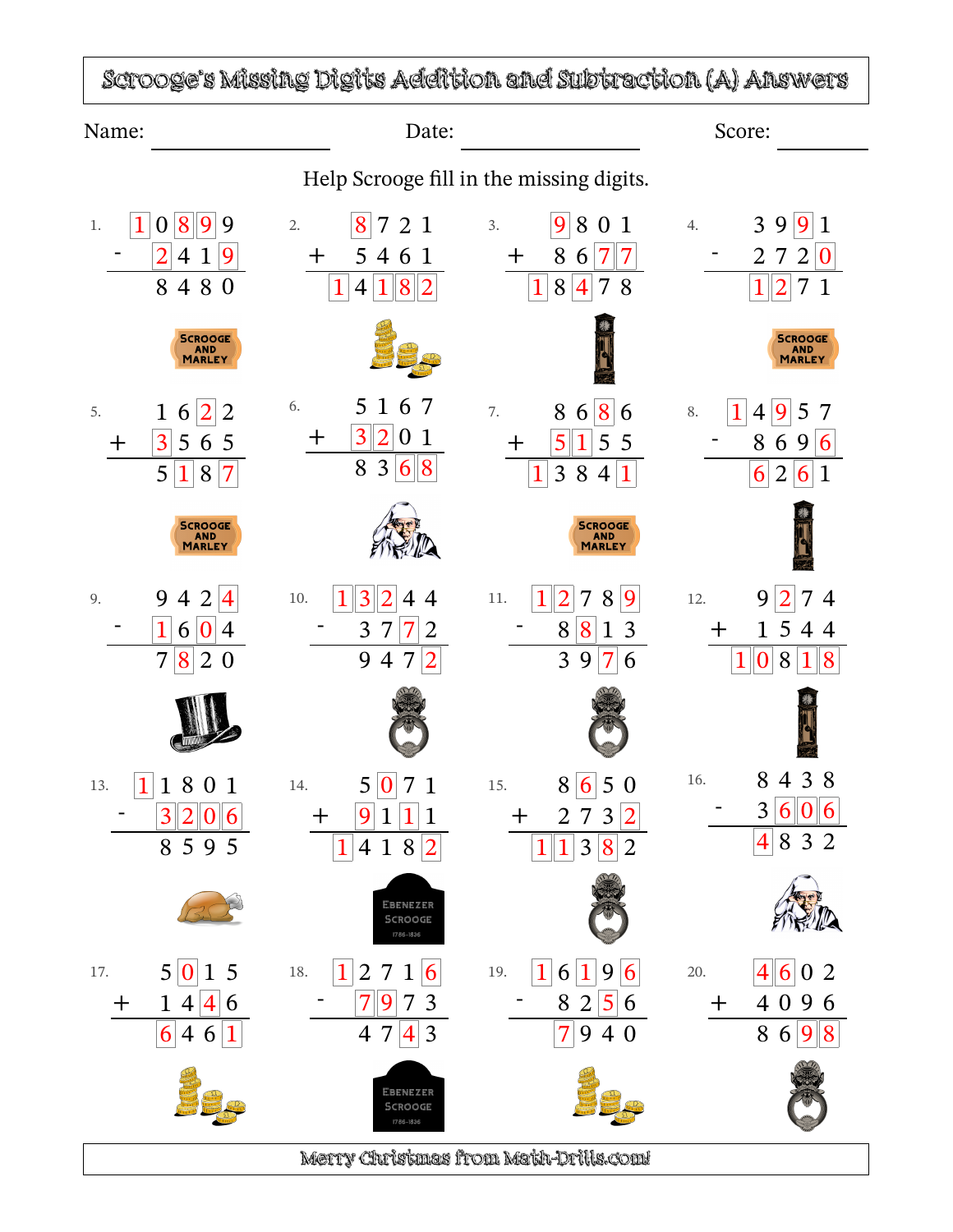## Scrooge's Missing Digits Addition and Subtraction (B)

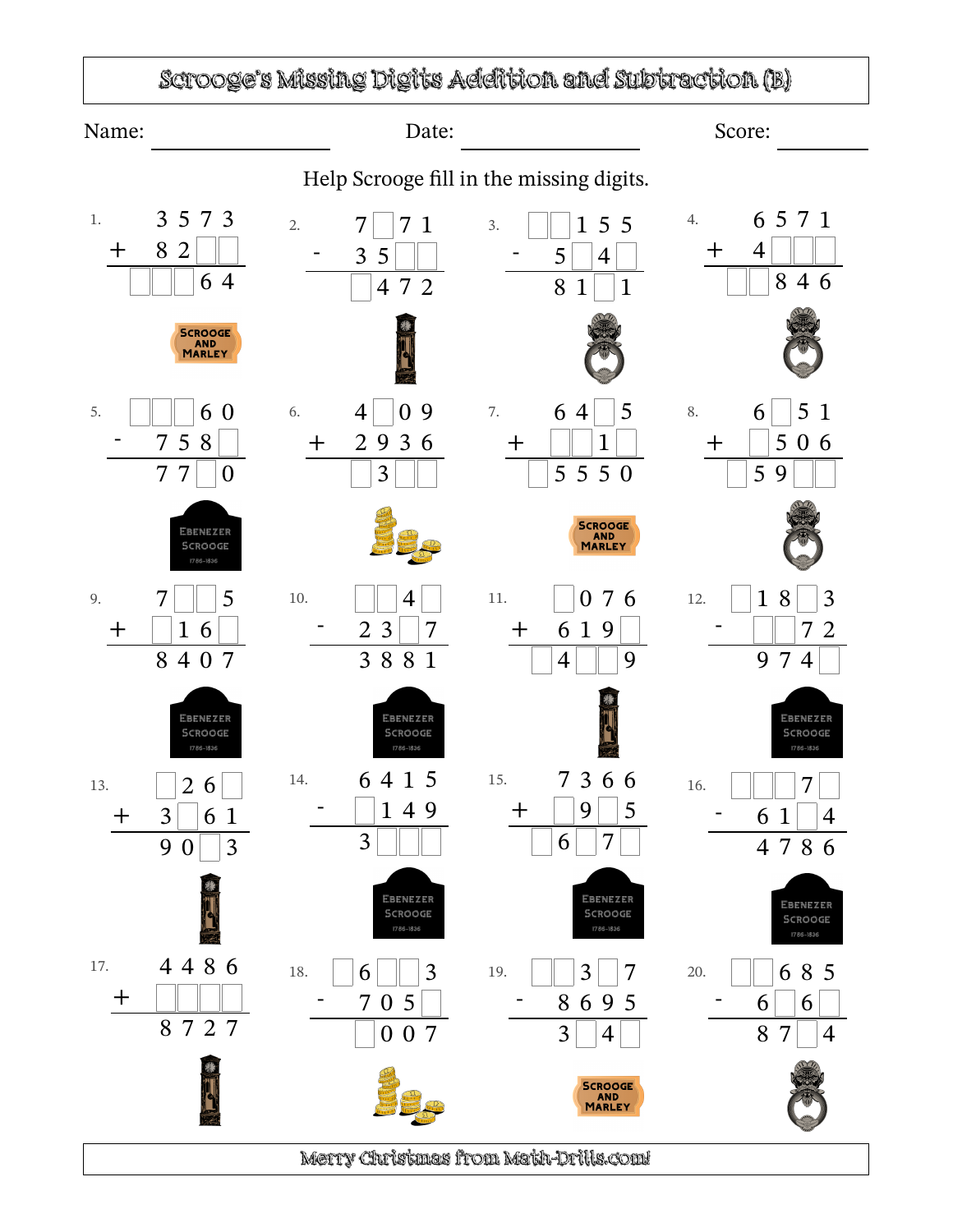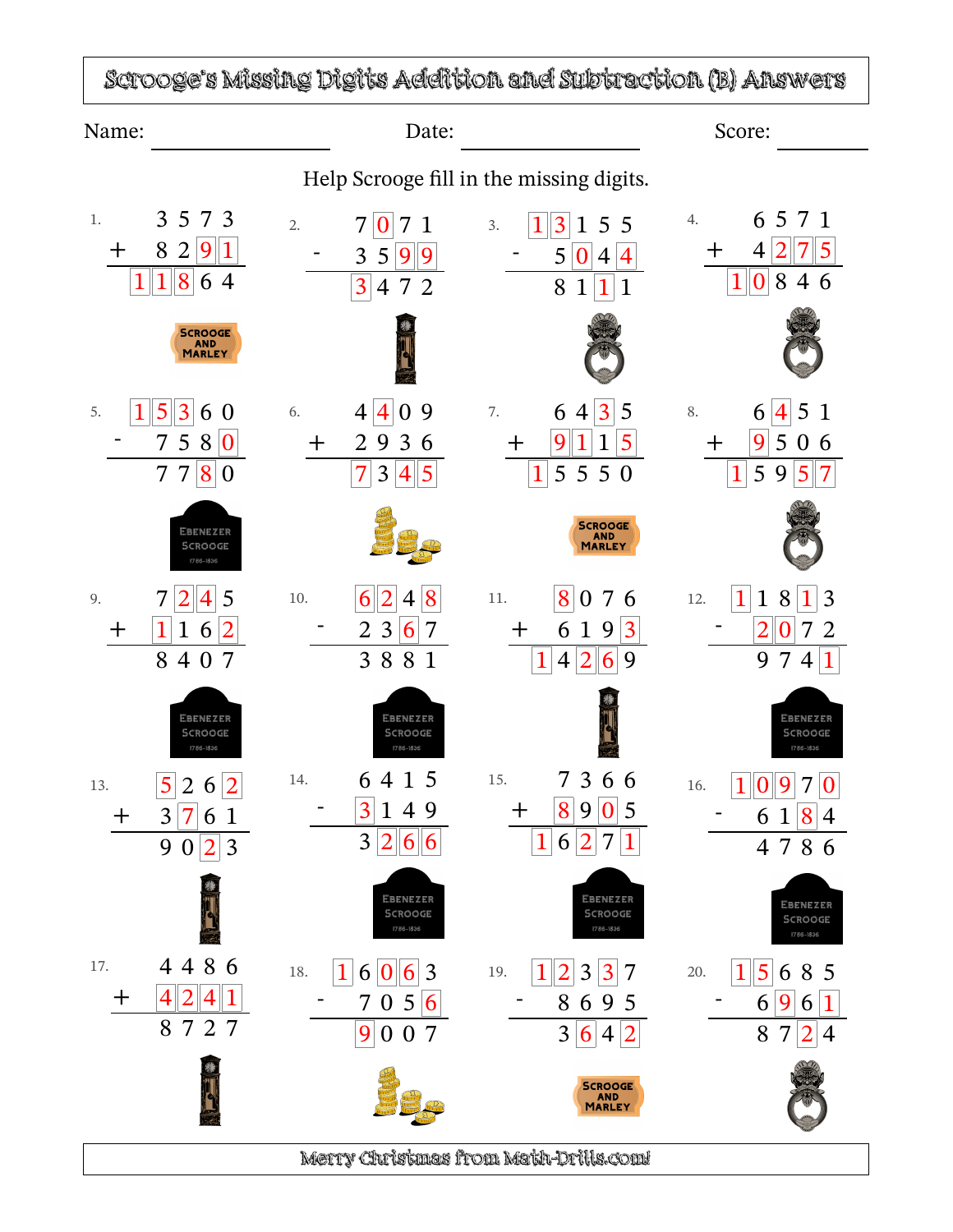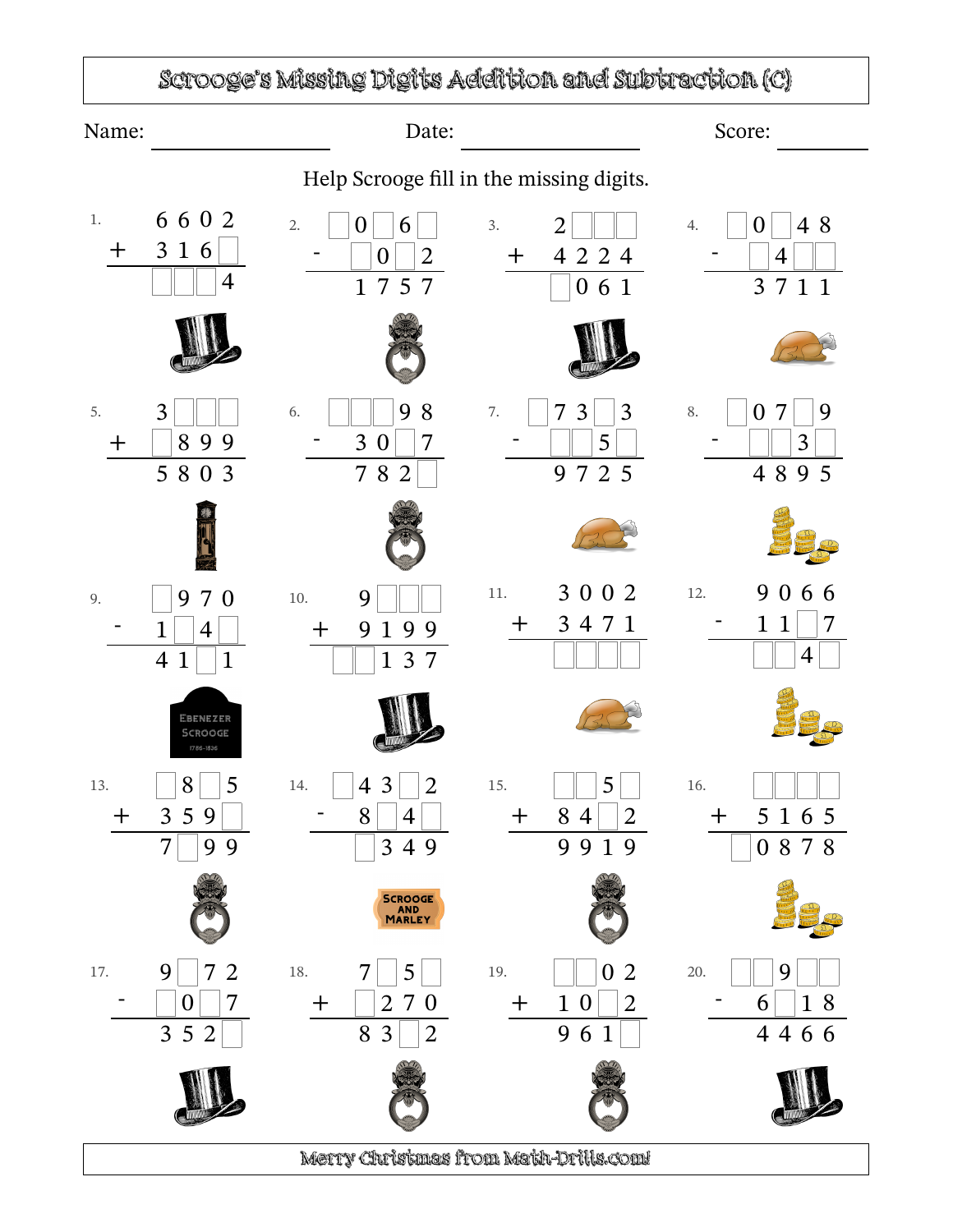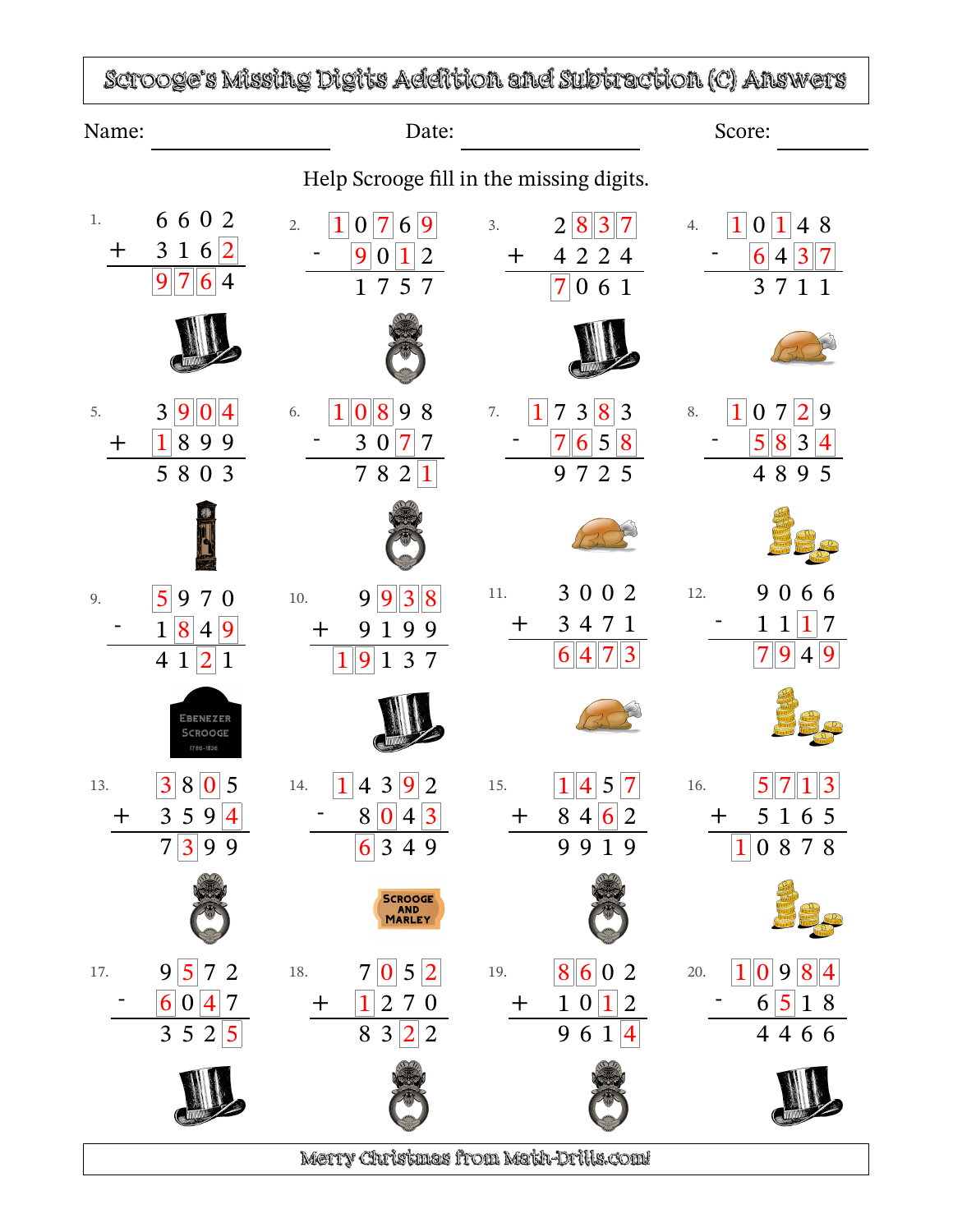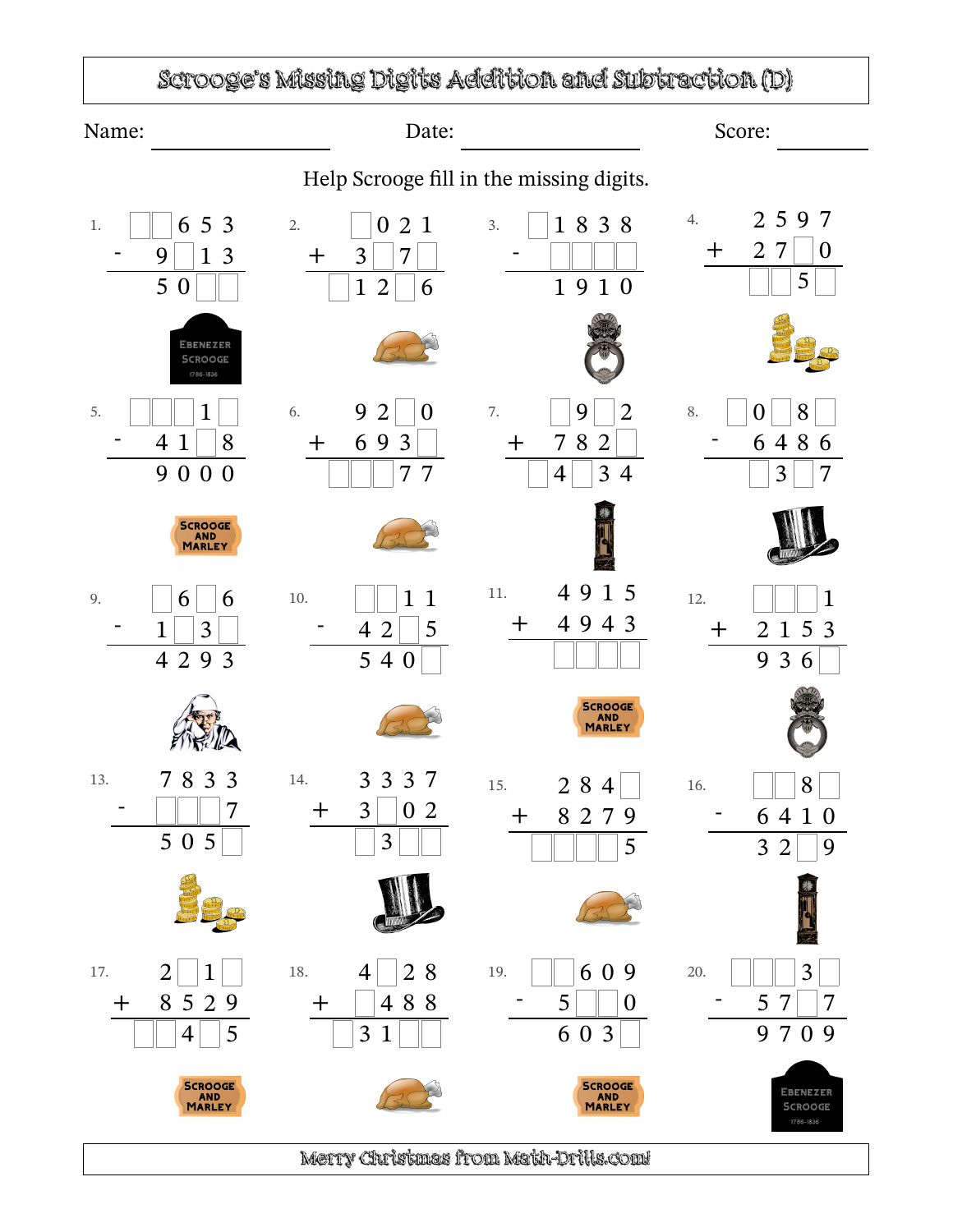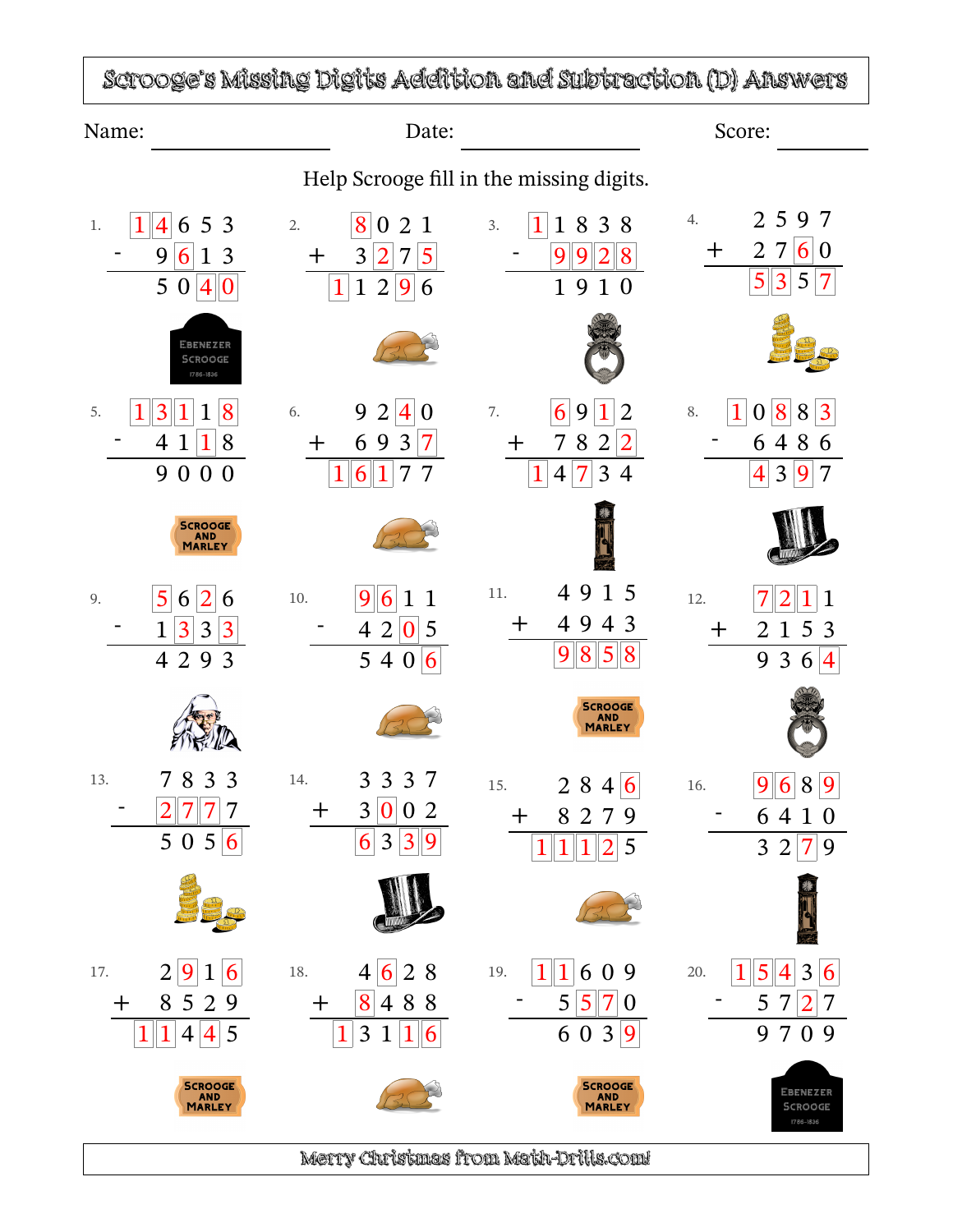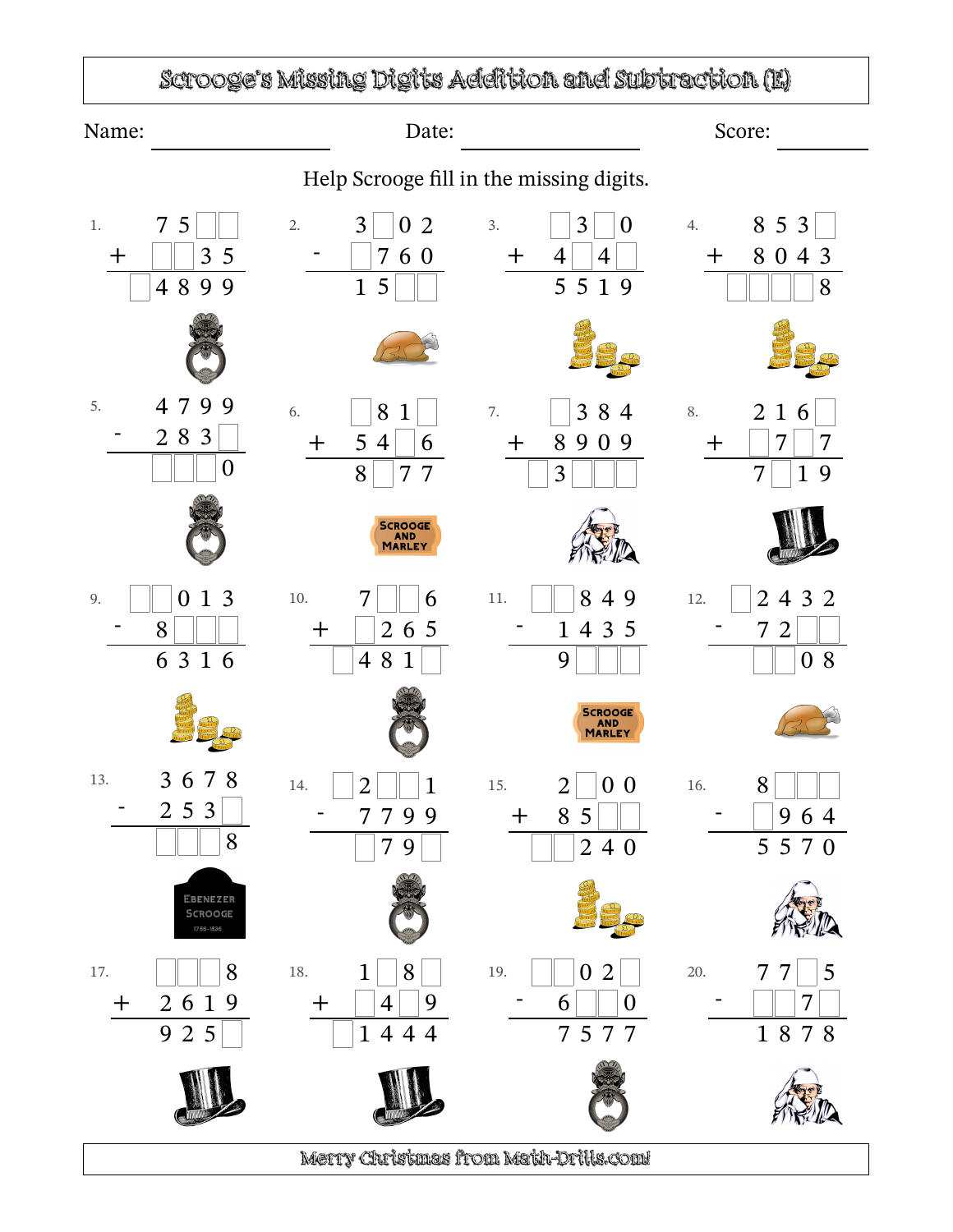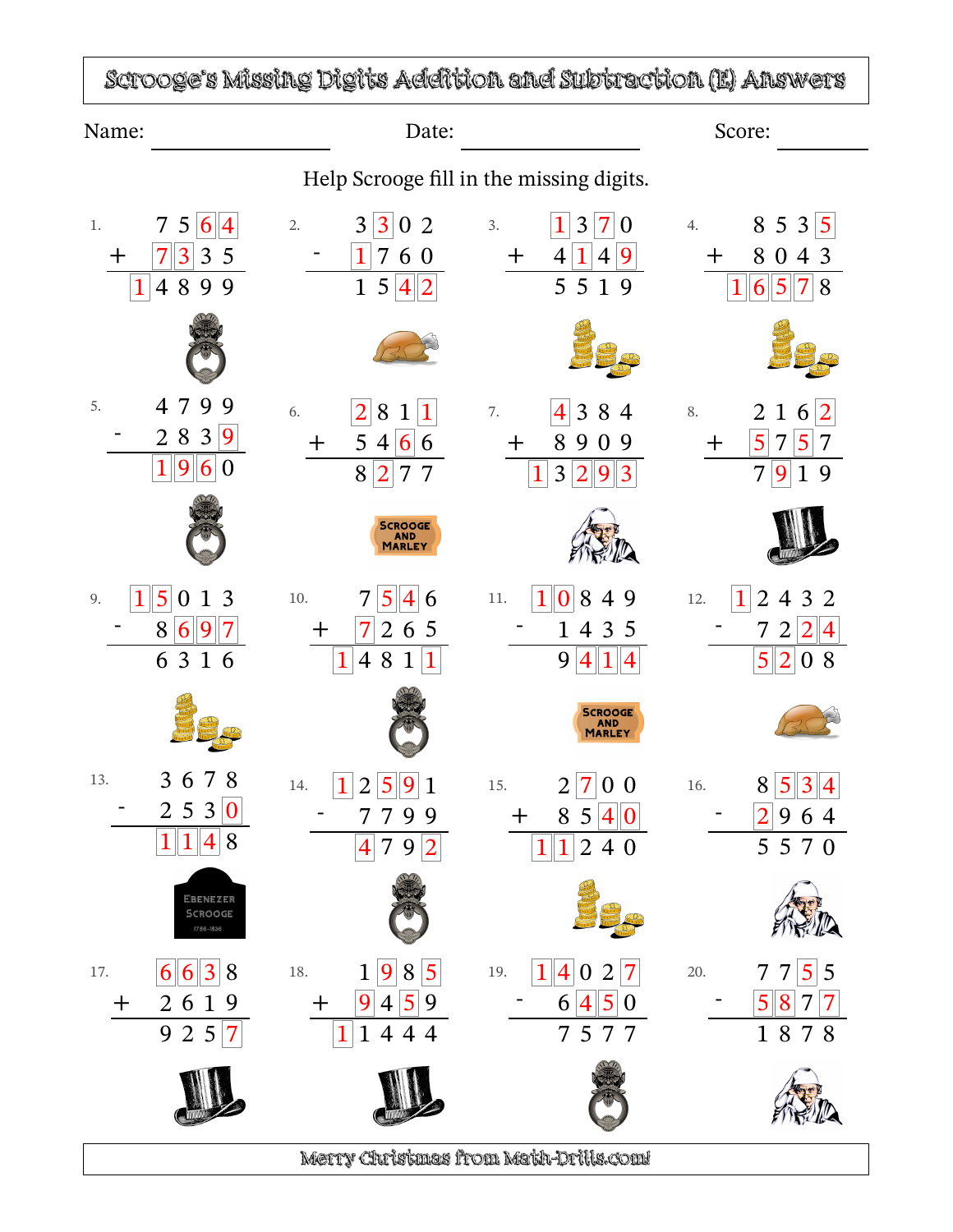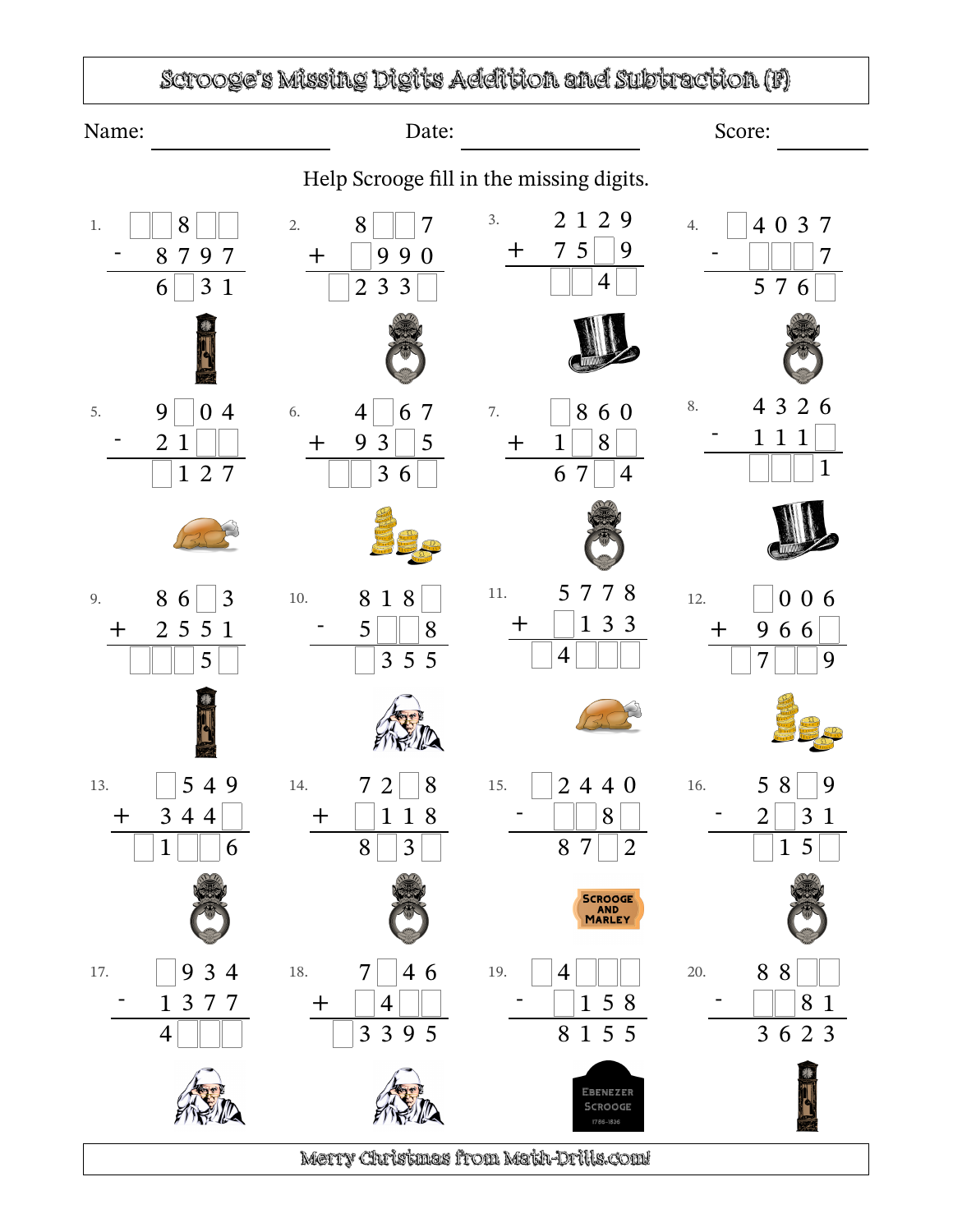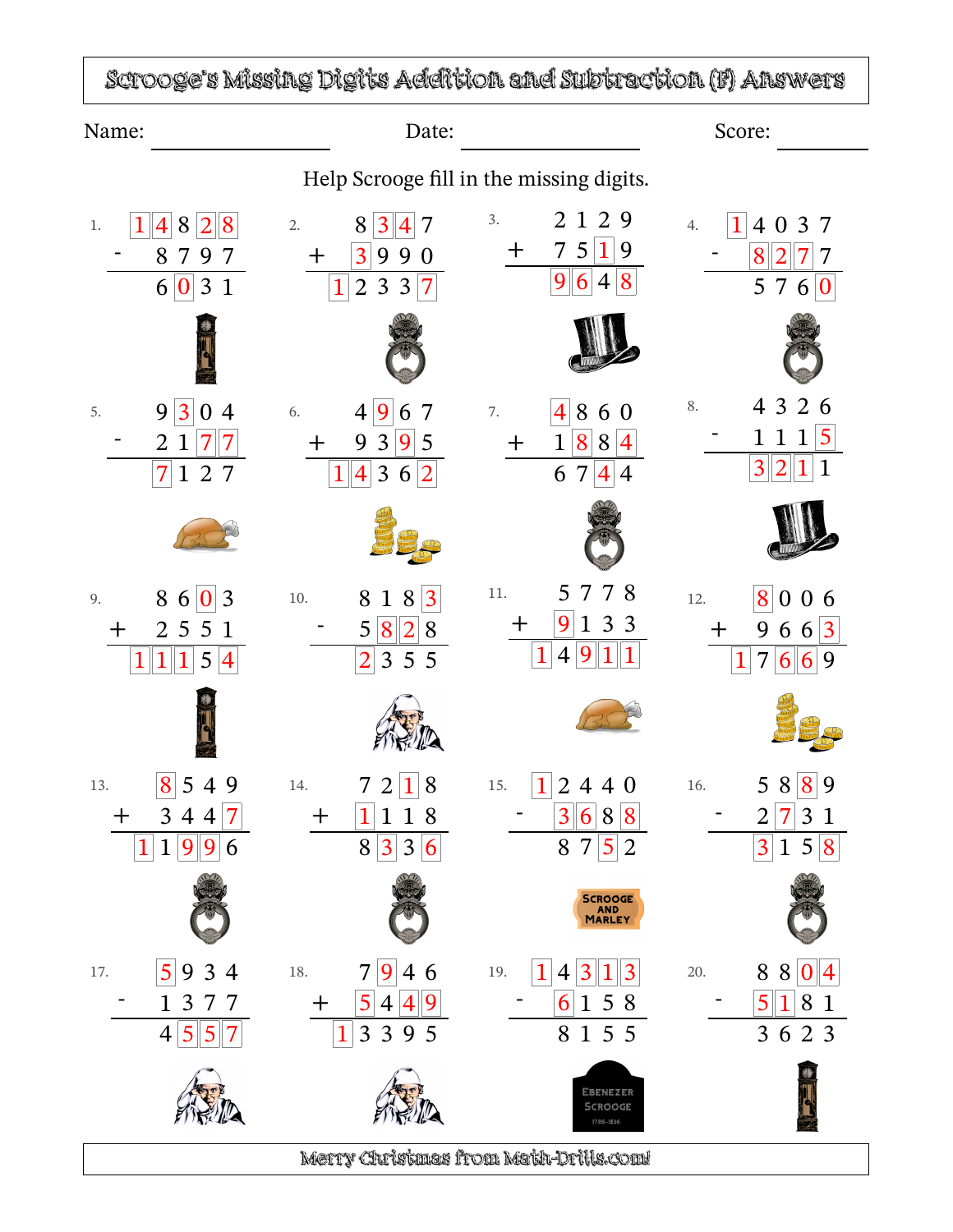

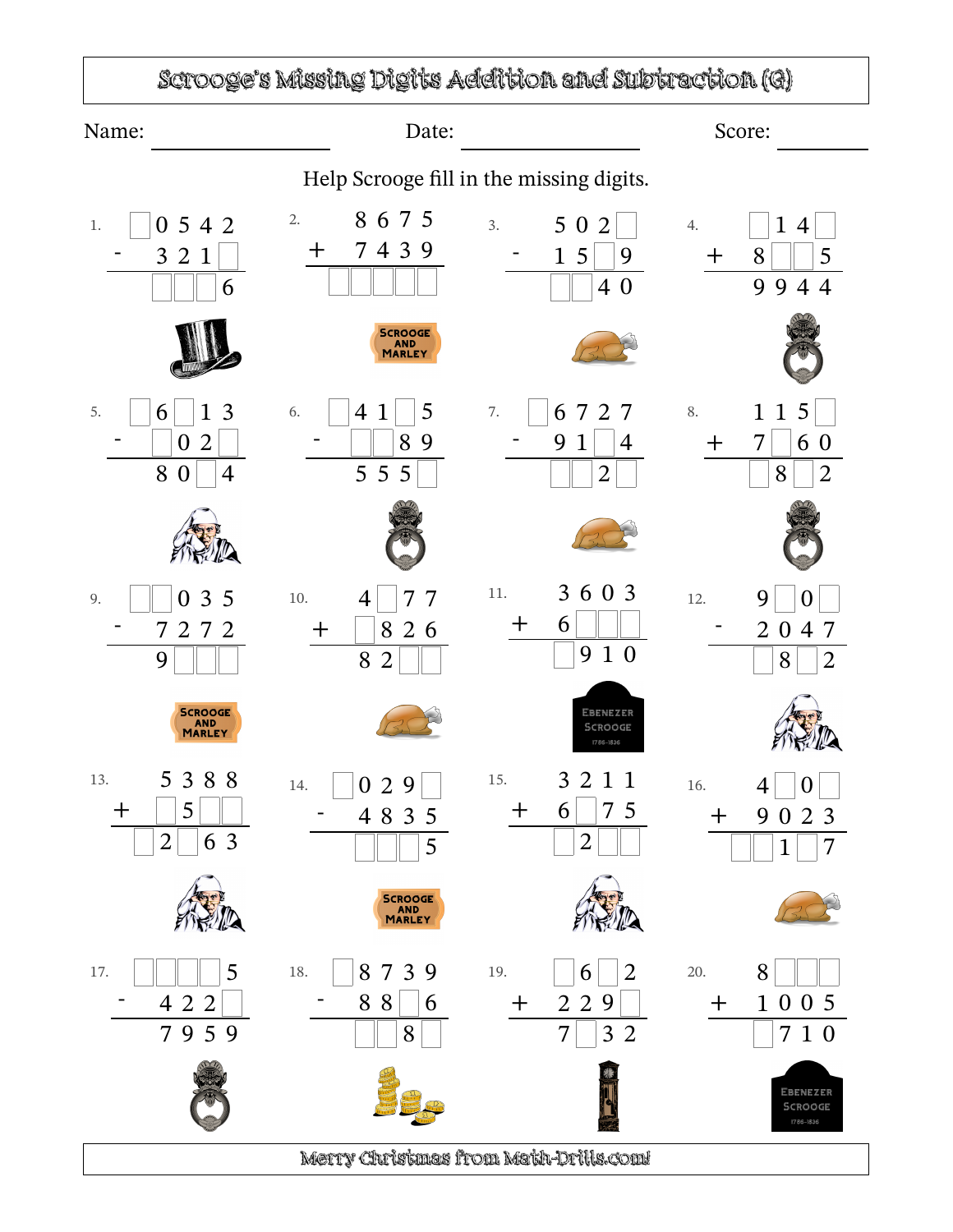| Name:                                                                                  | Date:                                                                                                                |                                                                                                                                        | Score:                                                                                                  |
|----------------------------------------------------------------------------------------|----------------------------------------------------------------------------------------------------------------------|----------------------------------------------------------------------------------------------------------------------------------------|---------------------------------------------------------------------------------------------------------|
|                                                                                        |                                                                                                                      | Help Scrooge fill in the missing digits.                                                                                               |                                                                                                         |
| 542<br>$\theta$<br>$1.$<br>3 <sub>2</sub><br>6<br>$\mathbf{1}$<br>7<br>3<br>2<br>6     | 8675<br>2.<br>7439<br>┿<br>6                                                                                         | 5 0<br>3.<br>$\overline{2}$<br>9<br>15 8 9<br>3 <sup>1</sup><br>$\vert 4 \vert$<br>4 0                                                 | 9<br>1<br>4.<br>1<br>4<br>8<br>7<br>5<br>9<br>9<br>9<br>44                                              |
|                                                                                        | <b>SCROOGE</b><br>AND<br>MARLEY                                                                                      |                                                                                                                                        |                                                                                                         |
| 3<br>5.<br>6<br>8<br>2<br>9<br>$\bf{0}$<br>8<br>$\mathbf{0}$<br>8<br>$\overline{4}$    | $\mathbf 1$<br>5<br>6.<br>4<br>4<br>1<br>5<br>8<br>8<br>9<br>5 5 5 6                                                 | 1<br>7.<br>6<br>727<br>9<br>$\boldsymbol{0}$<br>$\mathbf{1}$<br>$\overline{4}$<br>7<br>$\vert 6 \vert$<br>2<br>$\vert 3 \vert$         | 5 2<br>$\mathbf{1}$<br>8.<br>$\mathbf 1$<br>6 <sup>1</sup><br>7<br>6 0<br>+<br>8<br>8<br>$\overline{2}$ |
|                                                                                        |                                                                                                                      |                                                                                                                                        |                                                                                                         |
| 3<br>5<br>9.<br>72<br>2<br>7<br>9<br>7<br>$\overline{3}$<br>6                          | 3<br>7<br>10.<br>7<br>4<br>3 <sup>1</sup><br>8 2 6<br>┭<br>8<br>$\overline{2}$<br>$\boldsymbol{0}$<br>$\overline{3}$ | 6 0 3<br>3<br>11.<br>3 <sup>2</sup><br>$\bf{0}$<br>6<br>┿<br>9<br>9<br>$\mathbf{1}$<br>$\overline{0}$                                  | 9<br>9<br>9<br>12.<br>$\Omega$<br>2<br>4<br>$\boldsymbol{0}$<br>7<br>7<br>8<br>2<br>$\vert 6 \vert$     |
| <b>SCROOGE</b><br><b>AND</b><br>MARLEY                                                 |                                                                                                                      | EBENEZER<br>SCROOGE<br>1786-1836                                                                                                       |                                                                                                         |
| 388<br>5<br>13.<br>5<br>7<br>5<br>十<br>$\overline{2}$<br>9<br>$\overline{3}$<br>6<br>1 | 29<br>$\overline{0}$<br>14.<br>$\Omega$<br>4835<br>5<br>5<br>5<br>$\vert 4 \vert$                                    | 15.<br>3 2 1 1<br>$0\vert 7\vert 5$<br>6<br>$\pm$<br>9<br>2<br>8<br>6                                                                  | 1<br>16.<br>4<br>9<br>$\bm{+}$<br>$\bf{0}$<br>2<br>3<br>3<br>2                                          |
|                                                                                        | SCROOGE<br>AND<br>MARLEY                                                                                             |                                                                                                                                        |                                                                                                         |
| 8<br>5<br>17.<br>4 2 2<br>6<br>795<br>9                                                | 8<br>3<br>18.<br>7<br>9<br>88<br>$\vert 5 \vert$<br>6<br>8<br>8<br>3<br>9                                            | $\overline{\mathcal{A}}$<br>19.<br>5<br>$\overline{2}$<br>6<br>$\overline{2}$<br>9<br>$\pm$<br>2<br>0<br>7<br>3<br>9<br>$\overline{2}$ | 20.<br>8<br>7<br>5<br>$\bf{0}$<br>$\mathbf{1}$<br>005<br>$\bm{+}$<br>7 1 0<br>9                         |
|                                                                                        |                                                                                                                      |                                                                                                                                        | EBENEZER<br><b>SCROOGE</b><br>1786-1836                                                                 |

 $\sqrt{2}$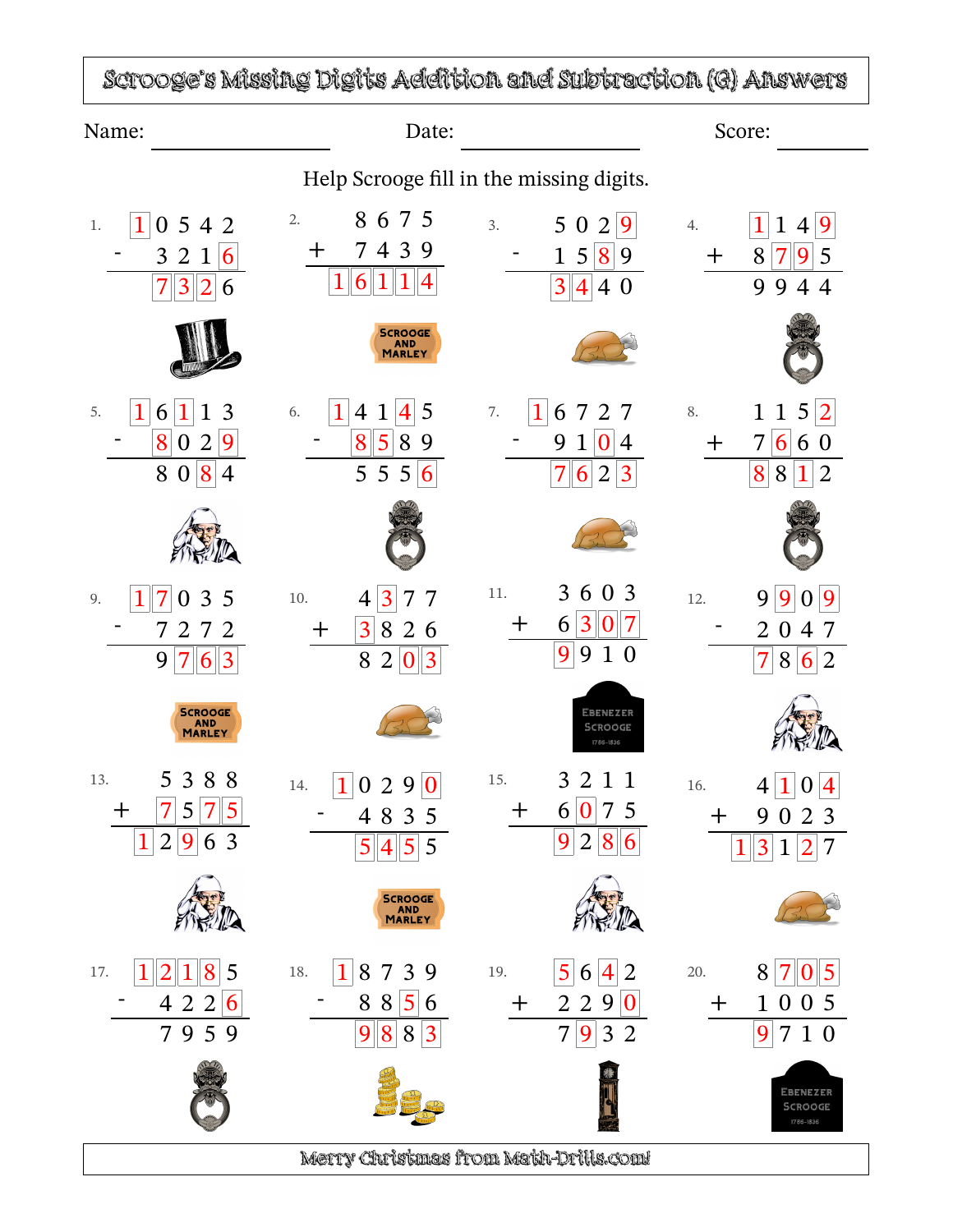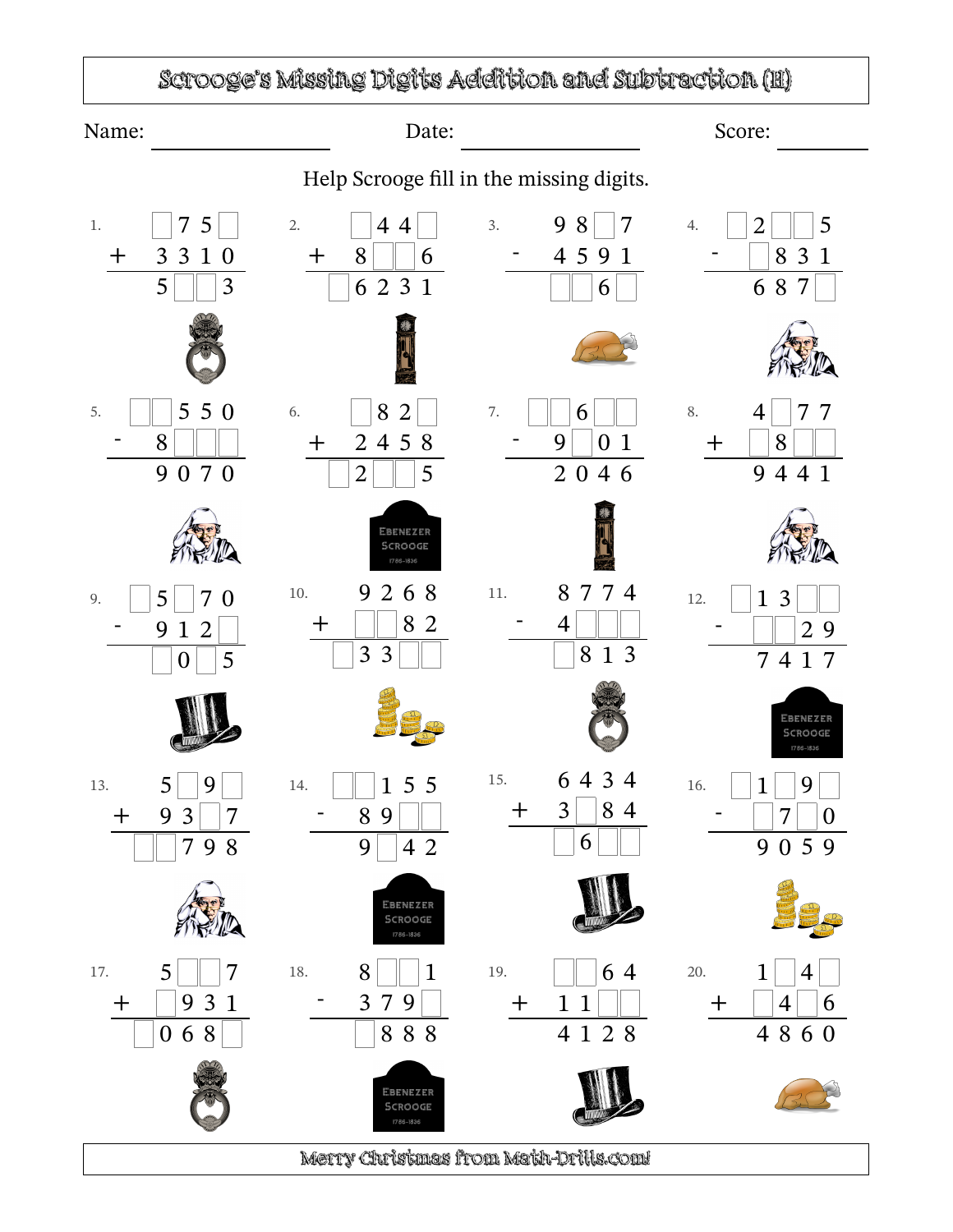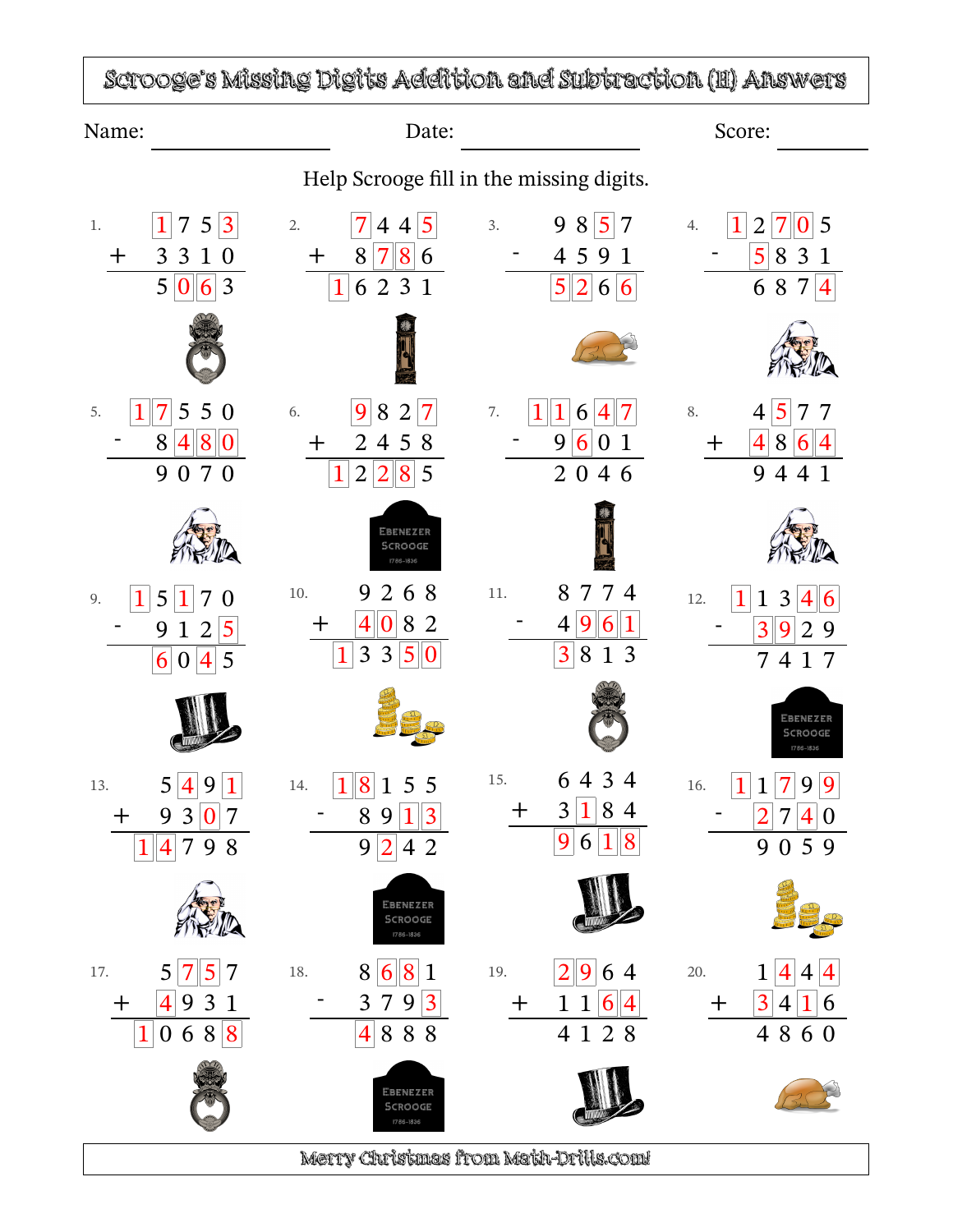## Scrooge's Missing Digits Addition and Subtraction (I)

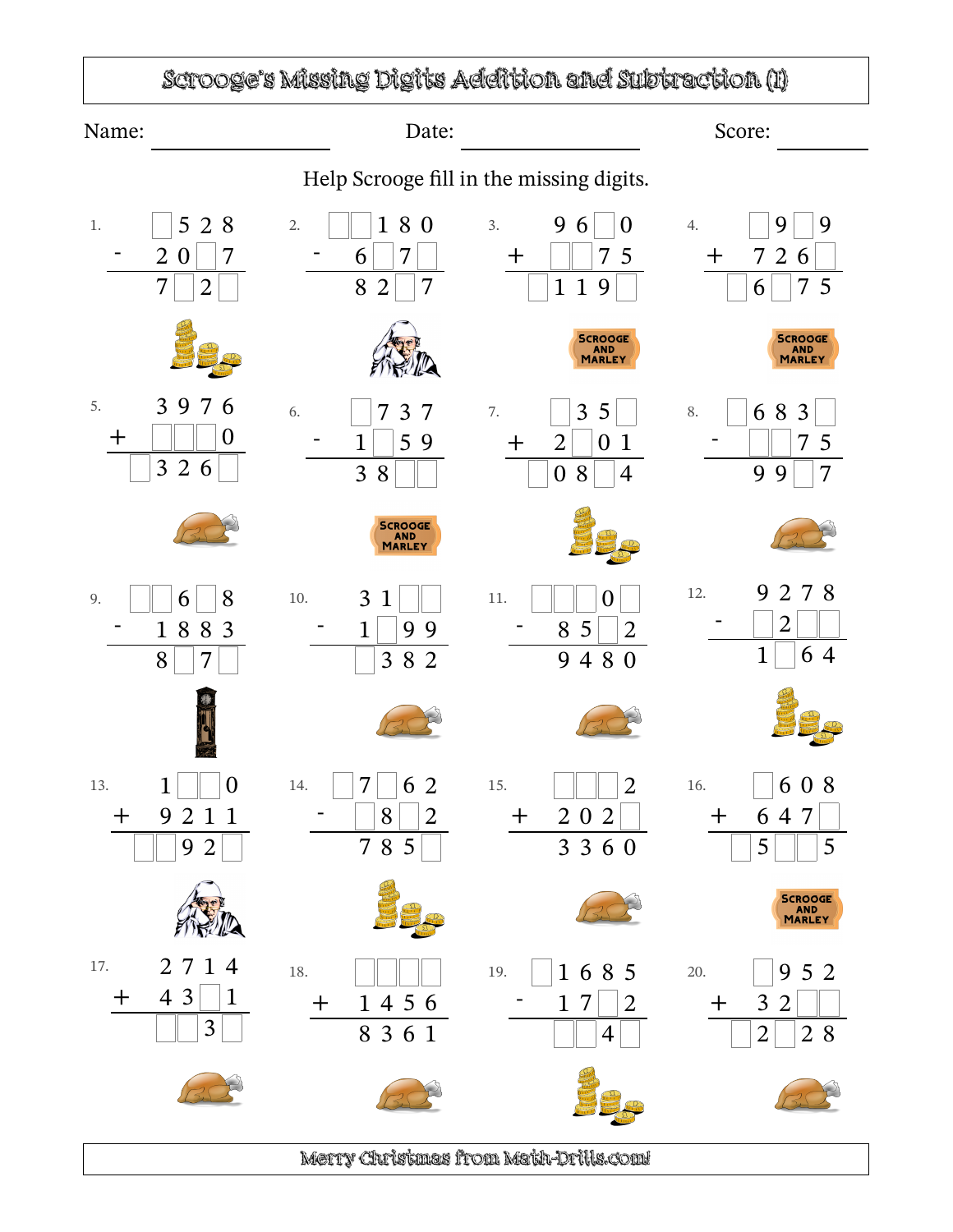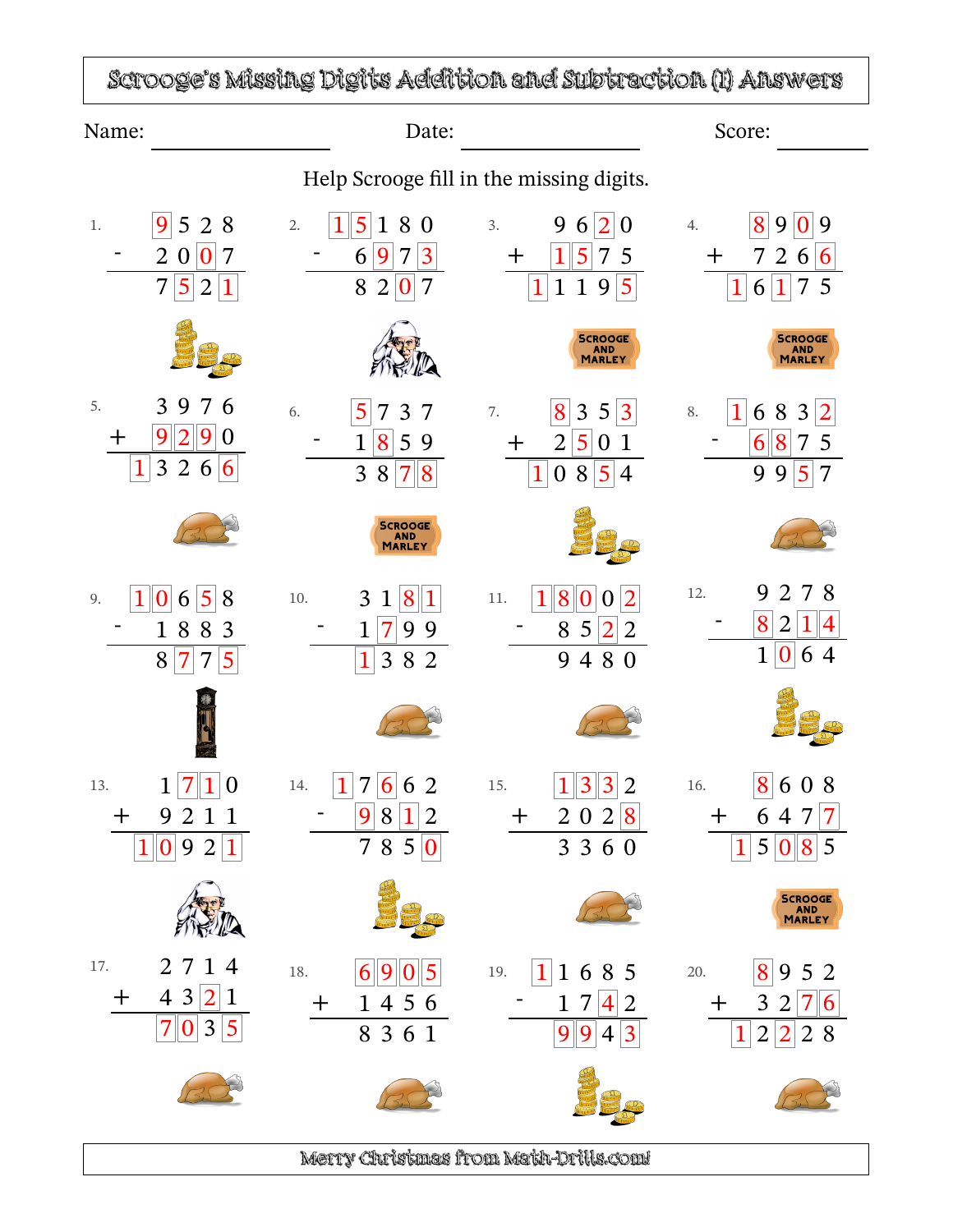## Scrooge's Missing Digits Addition and Subtraction (J)